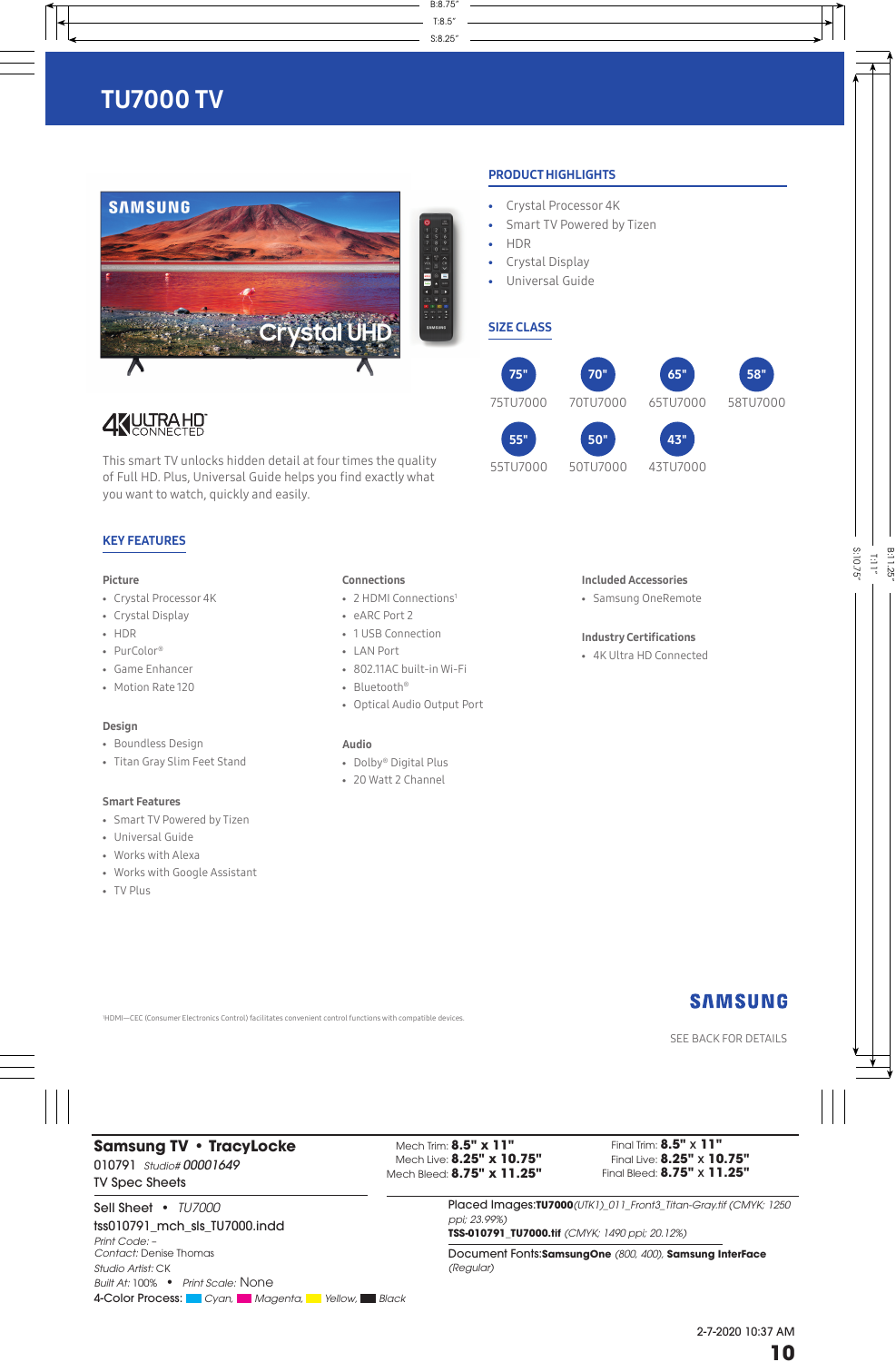# **KEY FEATURES** (page 1 of 2)

### **PICTURE**

### Crystal Processor 4K

This ultra-fast processor transforms everything you watch into stunning 4K.

### Crystal Display

Experience crystal-clear colors that are fine-tuned to deliver a naturally crisp and vivid picture.

### PurColor®

Experience colors that are fine-tuned to deliver a naturally beautiful picture.

### **HDR**

Unveils shades of color and detail you can't find on HDTV.

Game Enhancer The TV automatically adjusts settings to help games run smoothly.

Motion Rate 120 Smooth action on fast-moving content.

### HDR Formats Supported

HDR10 (Static MetaData), HDR10+ (Dynamic MetaData), HLG (Hybrid Log Gamma). All Samsung 4K UHD TVs also meet the CTA HDR-Compatible Definition.

### **DESIGN**

### Boundless Design

An ultra-thin bezel on all sides for a stunningly clean look.

### SMART FEATURES

### Smart TV Powered by Tizen

Go beyond Smart TV with next-gen apps, super-easy control and a host of enhancements that elevate the TV-watching experience.

### Universal Guide

One simple on-screen guide organizes your streaming and live TV content, while also making recommendations.

### TV Plus

Enjoy your favorite content through virtual channels.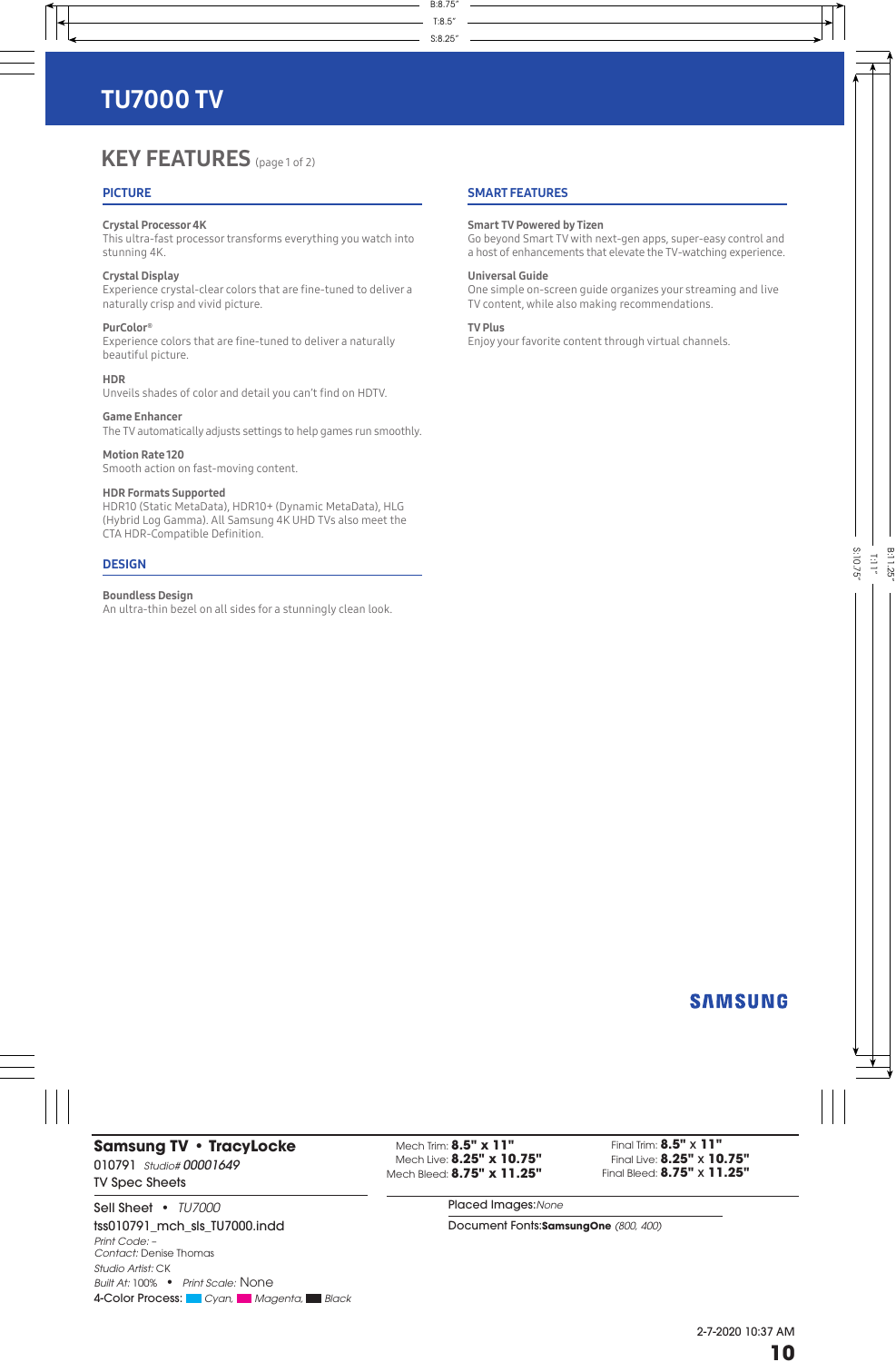# KEY FEATURES (page 2 of 2)

### **CONNECTIONS**

### HDMI

Enjoy higher-quality audio and video with an HDMI connection that transmits both signals over a single cable. Compatible with next-generation Ultra HD Blu-ray™ players and HDR content decoding. Includes 1 Audio Return Channel (ARC).

### Wi-Fi

Enjoy your favorite on-demand content seamlessly through your existing network with built-in Wi-Fi (802.11AC).

### AUDIO

### Dolby® Digital Plus

Enjoy the ultimate digital sound quality on all your favorite movies, TV shows and streaming content. Dolby Digital Plus optimizes your entertainment experience with enhanced sound richness and clarity.

### INCLUDED ACCESSORIES

Standard Remote (TM-1240A)

### INDUSTRY CERTIFICATIONS

### 4K Ultra HD Connected

All Samsung 2019 4K UHD and QLED televisions comply with the CTA 4K Ultra High-Definition Connected definition requirements. The trade organization known as the Consumer Technology Association (CTA™) is considered an industry authority on engineering standards for consumer electronics in the United States. Visit www.cta.tech for more information.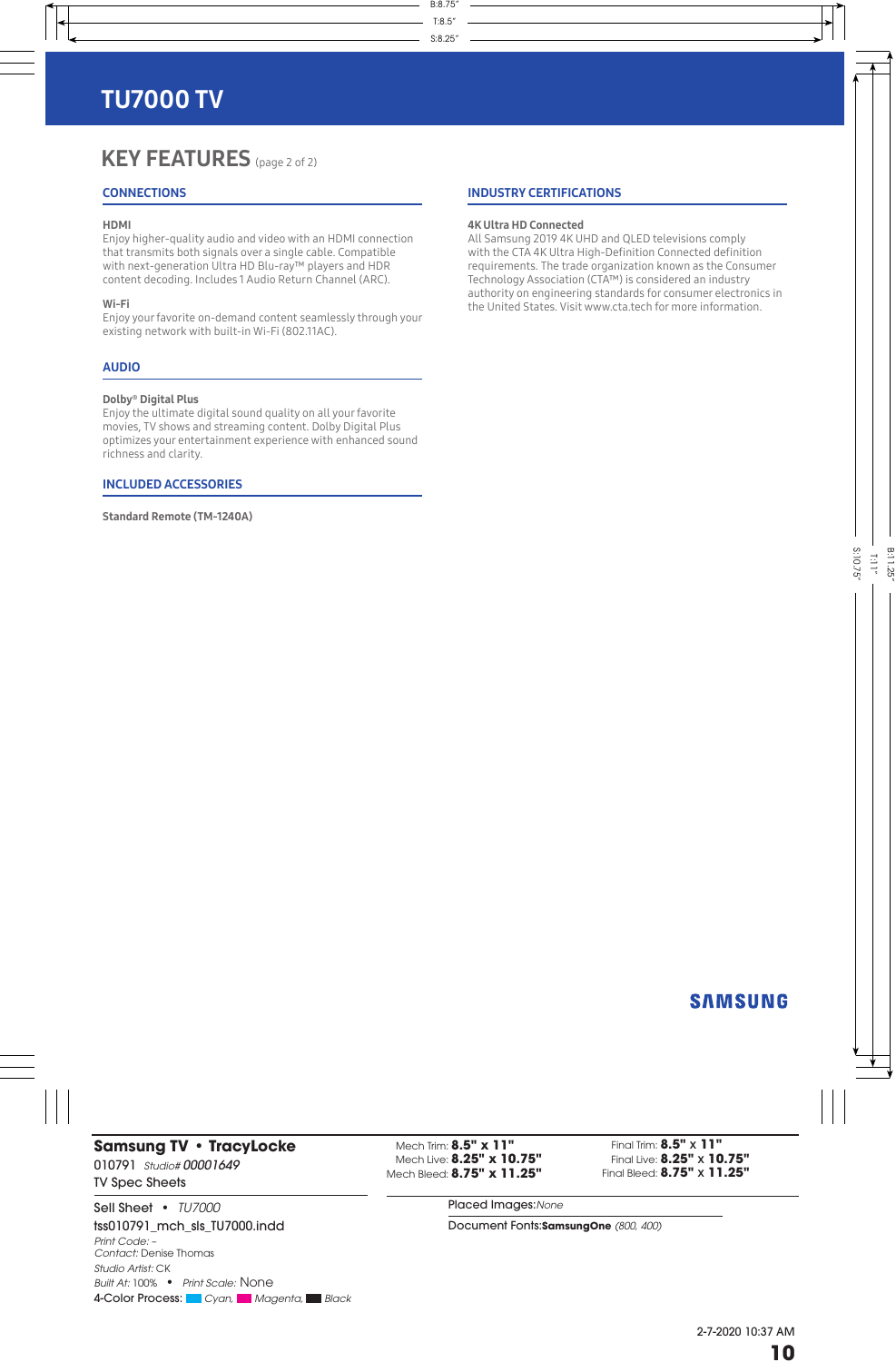# MODELS

MODEL: QN75TU7000 ORDER CODE: QN75TU7000AFXZA

SCREEN SIZE CLASS: 75"

SCREEN DIAGONAL MEASUREMENT: 74.5"

UPC CODE: 887276400082

COUNTRY OF ORIGIN: Mexico

## DIMENSIONS (INCHES W x H x D):

- TV WITHOUT STAND: 65.9 x 37.7 x 2.4
- **TV WITH STAND: 65.9 x 41.1 x 13.4**
- SHIPPING:  $72.4 \times 44 \times 7.8$
- STAND FOOTPRINT:  $2.2 \times 6.9 \times 13.4$

### WEIGHT (LB):

- TV WITHOUT STAND: 67
- TV WITH STAND: 67.9
- **SHIPPING:** 107.6

VESA SUPPORT: Yes (400 x 400)

#### ACCESSORIES INCLUDED IN BOX:

• REMOTE MODEL: TM-1240A

MODEL: QN70TU7000 ORDER CODE: QN70TU7000AFXZA

SCREEN SIZE CLASS: 70"

SCREEN DIAGONAL MEASUREMENT: 69.5"

UPC CODE: 887276400075

COUNTRY OF ORIGIN: Mexico

### DIMENSIONS (INCHES W x H x D):

- TV WITHOUT STAND:  $61.9 \times 34.4 \times 2.4$
- TV WITH STAND: 61.9 x 37.8 x 13.4
- SHIPPING: 68.7 x 40.7 x 7.5
- STAND FOOTPRINT:  $2.2 \times 6.9 \times 13.4$

### WEIGHT (LB):

- TV WITHOUT STAND: 53.4
- TV WITH STAND: 54.5
- SHIPPING: 75.4

VESA SUPPORT: Yes (400 x 300)

### ACCESSORIES INCLUDED IN BOX:

• REMOTE MODEL: TM-1240A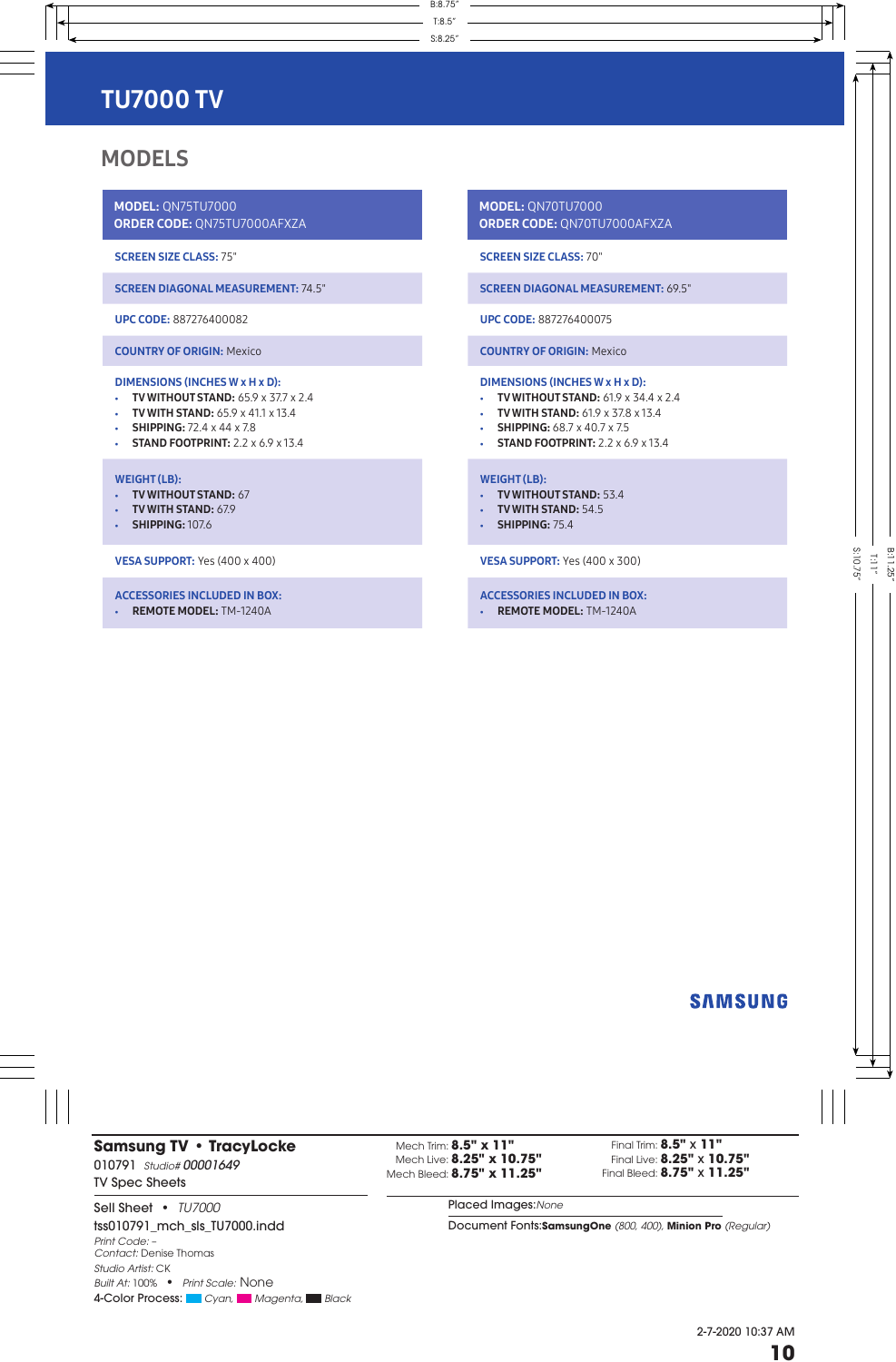# **MODELS**

MODEL: QN65TU7000 ORDER CODE: QN65TU7000AFXZA

SCREEN SIZE CLASS: 65"

SCREEN DIAGONAL MEASUREMENT: 64.5"

UPC CODE: 887276400068

COUNTRY OF ORIGIN: Mexico

## DIMENSIONS (INCHES W x H x D):

- **TV WITHOUT STAND:** 57.1 x 32.7 x 2.4
- TV WITH STAND: 57.1 x 35.6 x 11.2
- **SHIPPING:** 63.2 x 37.9 x 7.2
- STAND FOOTPRINT:  $1.8 \times 7.8 \times 11.2$

#### WEIGHT (LB):

- TV WITHOUT STAND: 45.4
- TV WITH STAND: 46.1
- $\cdot$  SHIPPING: 63.1

VESA SUPPORT: Yes (400 x 300)

### ACCESSORIES INCLUDED IN BOX:

• REMOTE MODEL: TM-1240A

MODEL: QN58TU7000 ORDER CODE: QN58TU7000AFXZA

SCREEN SIZE CLASS: 58"

SCREEN DIAGONAL MEASUREMENT: 57.5"

UPC CODE: 887276400051

COUNTRY OF ORIGIN: Mexico

### DIMENSIONS (INCHES W x H x D):

- TV WITHOUT STAND: 50.8 x 29.5 x 2.4
- **TV WITH STAND:** 50.8 x 32.3 x 9.8
- SHIPPING:  $57 \times 34.4 \times 6.8$
- STAND FOOTPRINT:  $1.6 \times 7.4 \times 9.8$

### WEIGHT (LB):

- TV WITHOUT STAND: 33.5
- TV WITH STAND: 34
- SHIPPING: 47

VESA SUPPORT: Yes (400 x 300)

### ACCESSORIES INCLUDED IN BOX:

• REMOTE MODEL: TM-1240A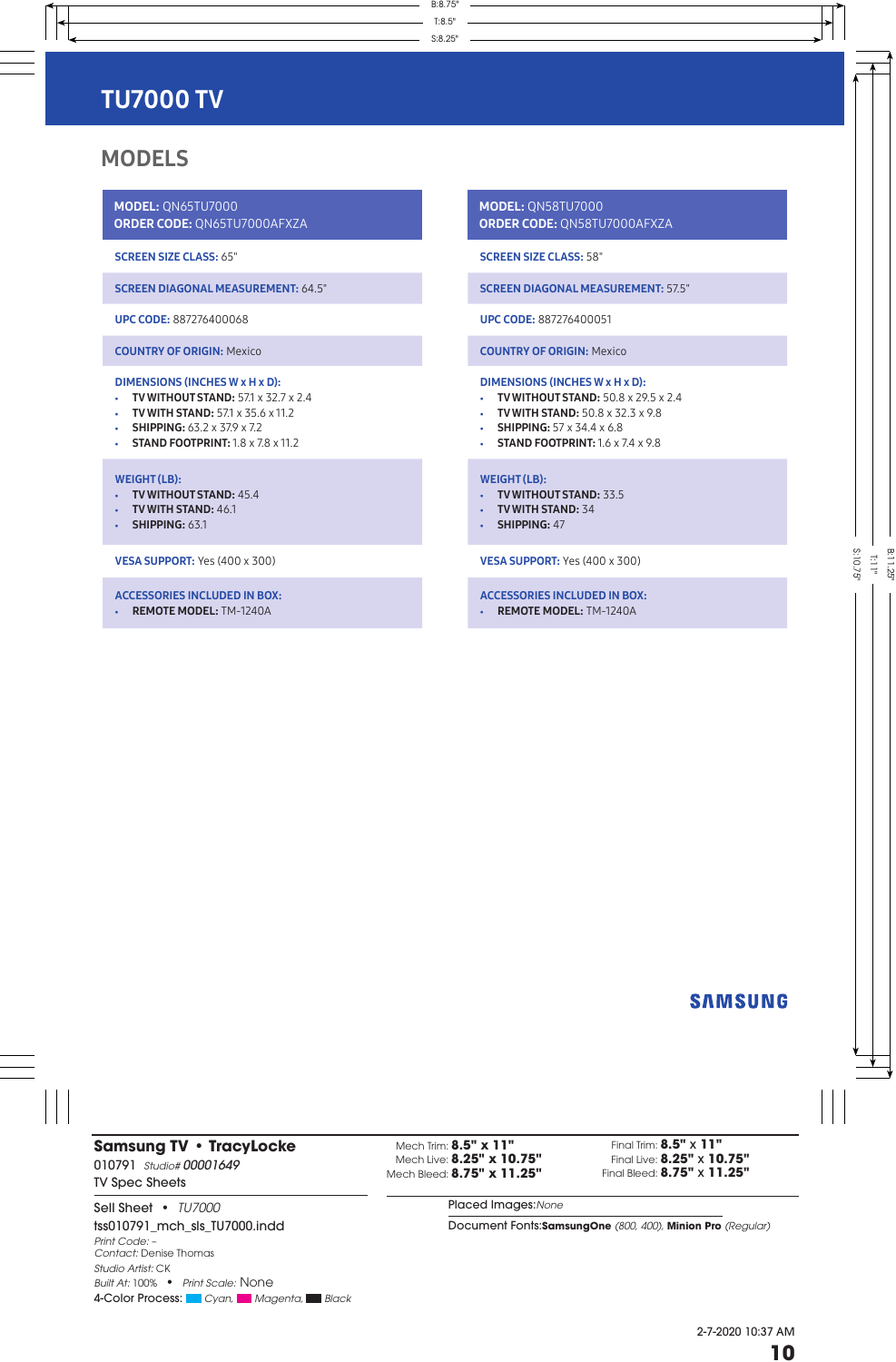# **MODELS**

MODEL: QN55TU7000 ORDER CODE: QN55TU7000AFXZA

SCREEN SIZE CLASS: 55"

SCREEN DIAGONAL MEASUREMENT: 54.6"

UPC CODE: 887276400044

COUNTRY OF ORIGIN: Mexico

### DIMENSIONS (INCHES W x H x D):

- TV WITHOUT STAND:  $48.4 \times 27.8 \times 2.4$
- $\cdot$  TV WITH STAND:  $48.4 \times 30.6 \times 9.8$
- SHIPPING:  $54.6 \times 33.2 \times 6.2$
- STAND FOOTPRINT:  $1.6 \times 7.4 \times 9.8$

#### WEIGHT (LB):

- TV WITHOUT STAND: 30.6
- TV WITH STAND: 31.3
- SHIPPING: 43

VESA SUPPORT: Yes (200 x 200)

#### ACCESSORIES INCLUDED IN BOX:

• REMOTE MODEL: TM-1240A

MODEL: QN50TU7000 ORDER CODE: QN50TU7000AFXZA

SCREEN SIZE CLASS: 50"

SCREEN DIAGONAL MEASUREMENT: 49.5"

UPC CODE: 887276402147

COUNTRY OF ORIGIN: Mexico

### DIMENSIONS (INCHES W x H x D):

- TV WITHOUT STAND:  $44 \times 25.4 \times 2.4$
- TV WITH STAND:  $44 \times 28.1 \times 9.8$
- SHIPPING: 49.8 x 30.7 x 5.9
- STAND FOOTPRINT:  $1.6 \times 7.4 \times 9.8$

### WEIGHT (LB):

- TV WITHOUT STAND: 25.1
- TV WITH STAND: 25.6
- **SHIPPING: 35.3**

VESA SUPPORT: Yes (200 x 200)

### ACCESSORIES INCLUDED IN BOX:

• REMOTE MODEL: TM-1240A